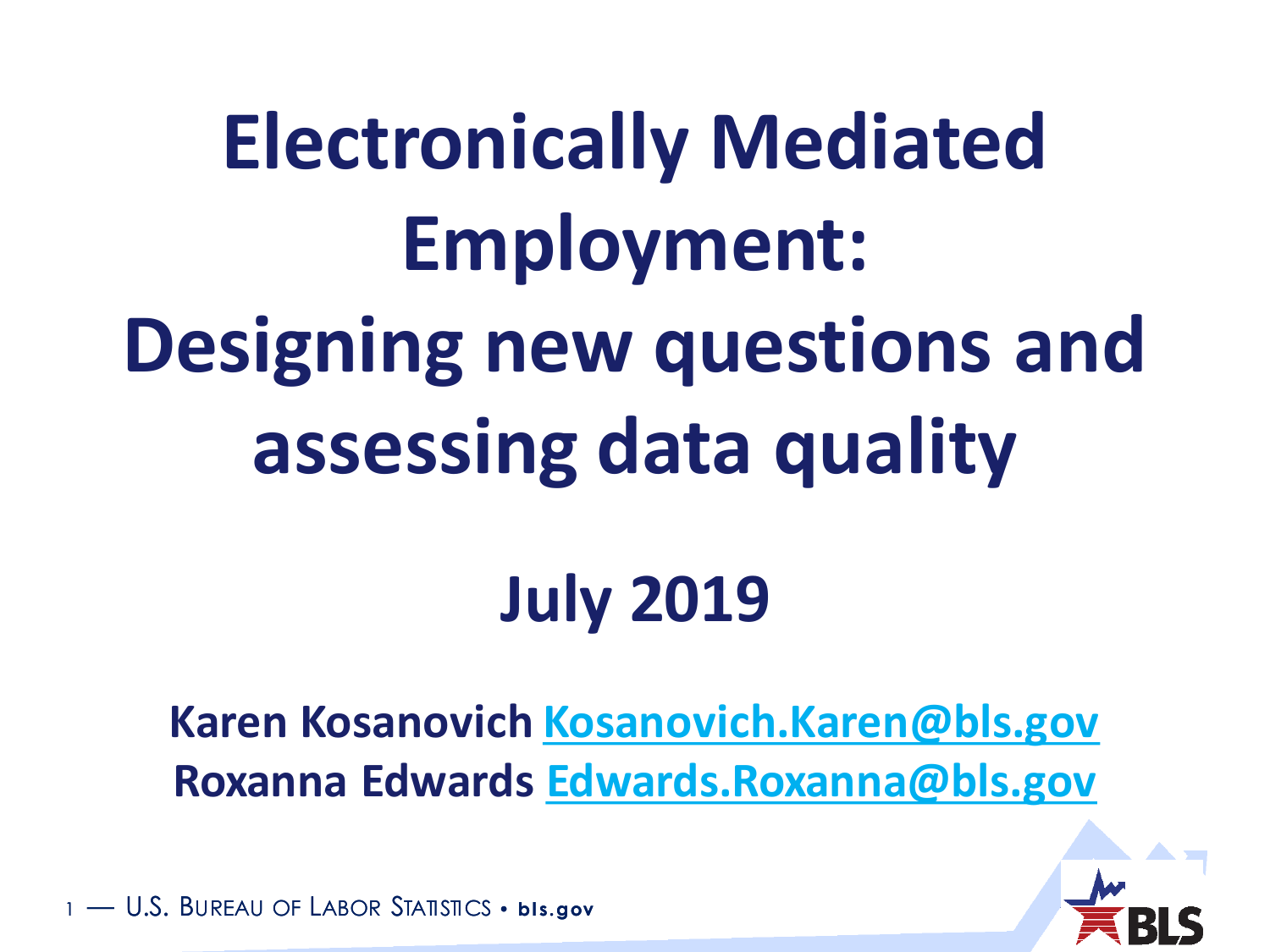#### **Outline**

- Background
- Developing new questions: outreach & cognitive testing
- **Problems with the questions**
- Recoding the data
- **Next steps**

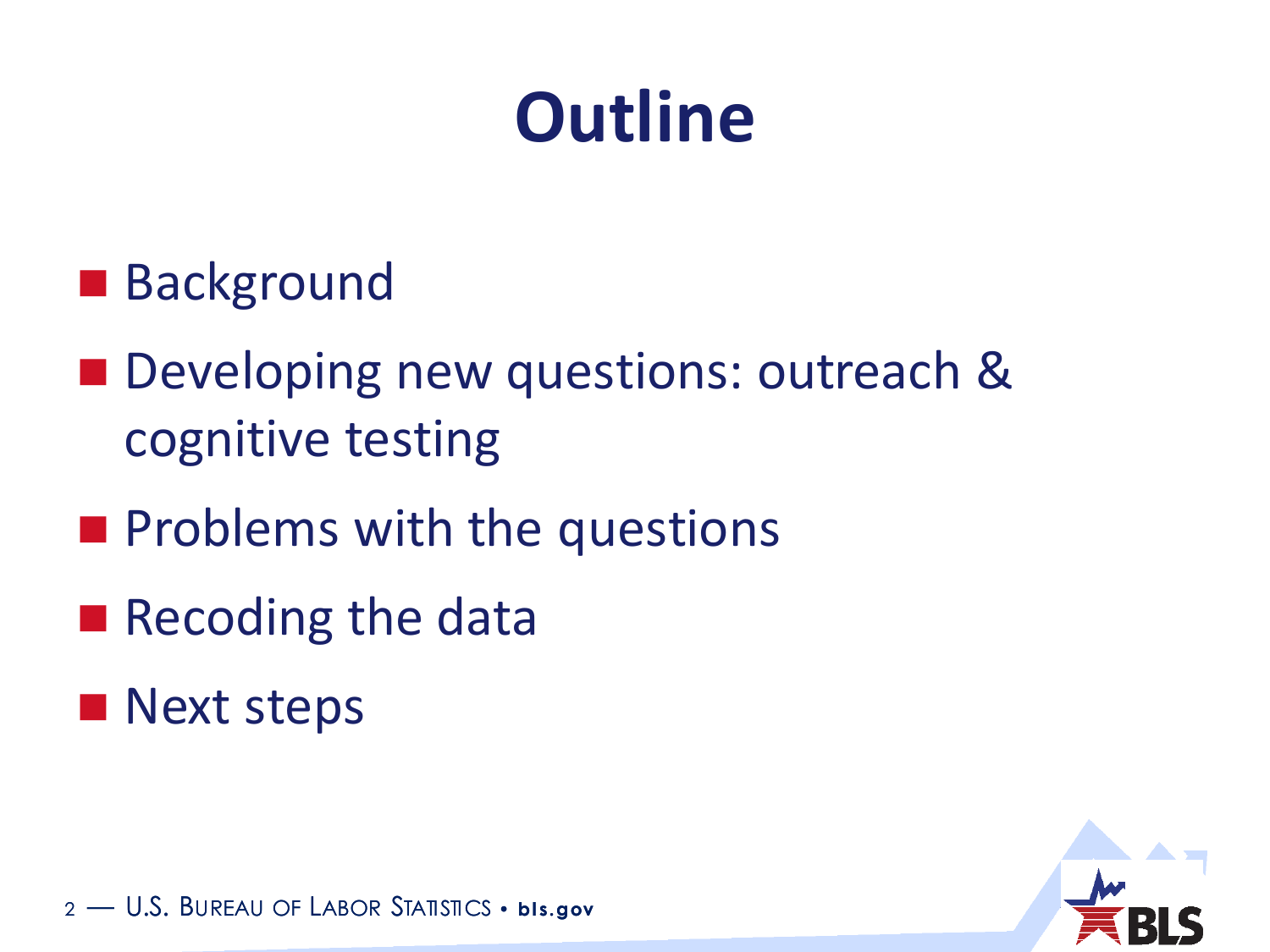# **Current Population Survey (CPS)**

- Monthly household labor force survey
- **Periodic contingent worker supplement (CWS)** 
	- ▶ February 1995, 1997, 1999, 2001, and 2005; with new update for May 2017
	- ▶ Data on contingent (temporary) work and alternative employment arrangements (main job)
- Capture emerging new work arrangement Electronically Mediated Employment (EME)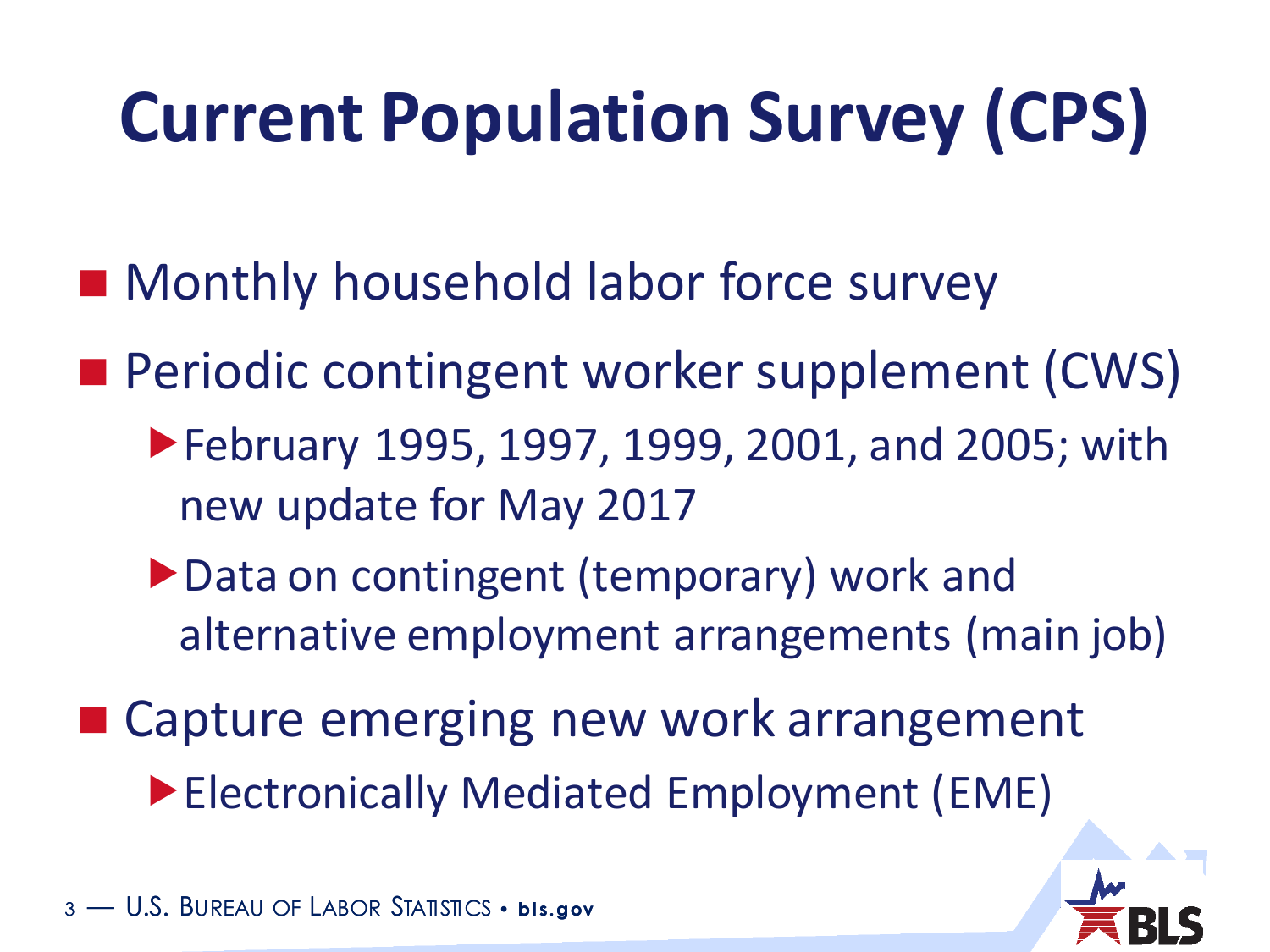#### **New questions**

- 4 new questions added to May 2017 CWS
- Constraints:
	- Time & funding
- Developing new questions:
	- ▶ Outreach
	- ▶ Cognitive testing
	- Consulted outside experts
	- Incorporating feedback at each step

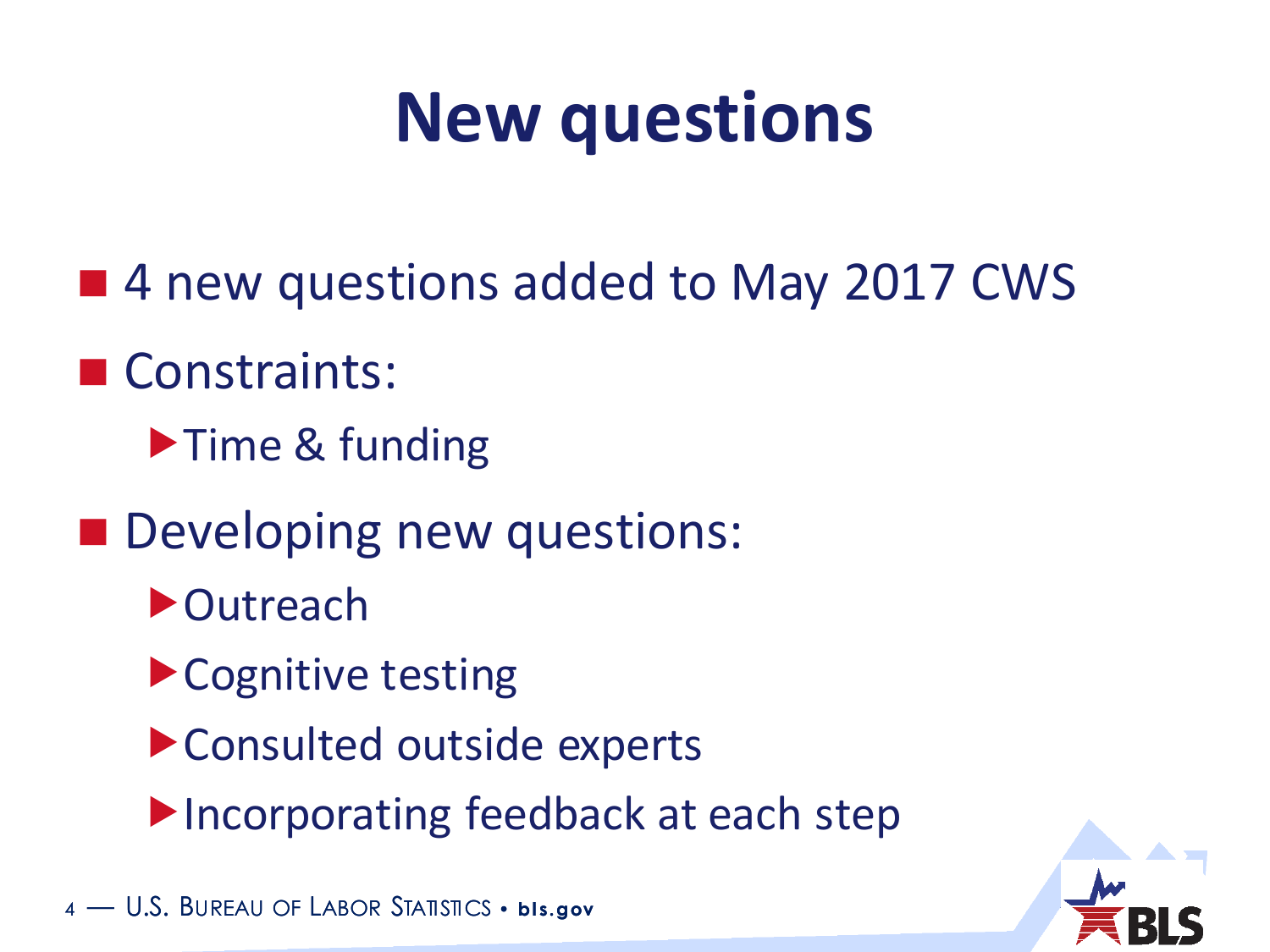#### **In-person electronically mediated employment: 2 questions**

**Q1.** Some people find short, IN-PERSON tasks or jobs through companies that connect them directly with customers using a website or mobile app. These companies also coordinate payment for the service through the app or website.

For example, using your own car to drive people from one place to another, delivering something, or doing someone's household tasks or errands.

Does this describe ANY work you did LAST WEEK?

**Q1a.** Was that for your main job, your second job or other additional work for pay?

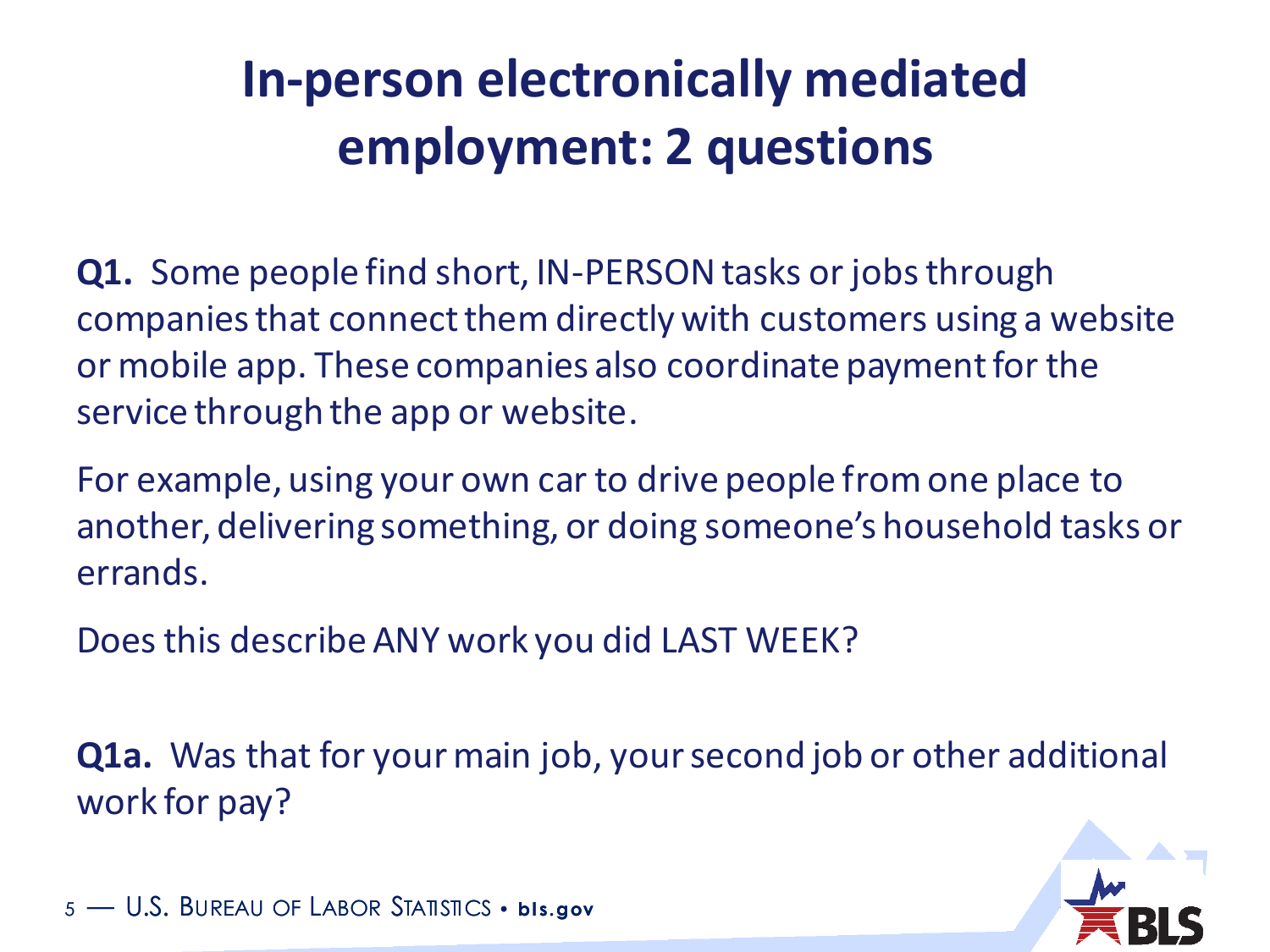#### **Online electronically mediated employment: 2 questions**

**Q2.** Some people select short, ONLINE tasks or projects through companies that maintain lists that are accessed through an app or a website. These tasks are done entirely online, and the companies coordinate payment for the work.

For example, data entry, translating text, web or software development, or graphic design.

Does this describe ANY work you did LAST WEEK?

**Q2a.** Was that for your main job, your second job or other additional work for pay?

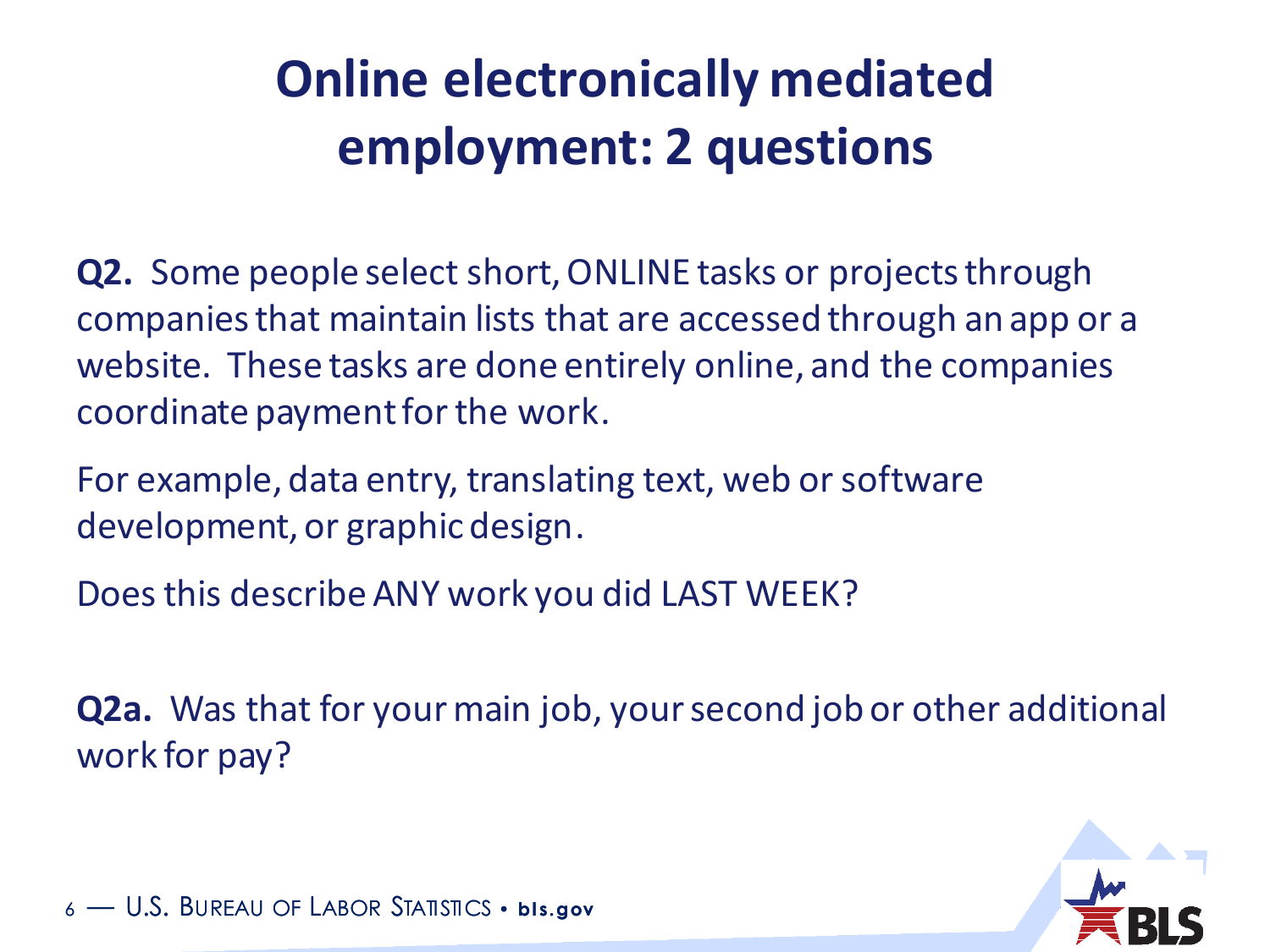#### **New questions**

- **After developing new questions:** 
	- **Training interviewers**
	- Programming instrument
	- ▶ Testing instrument
	- **Estimation**



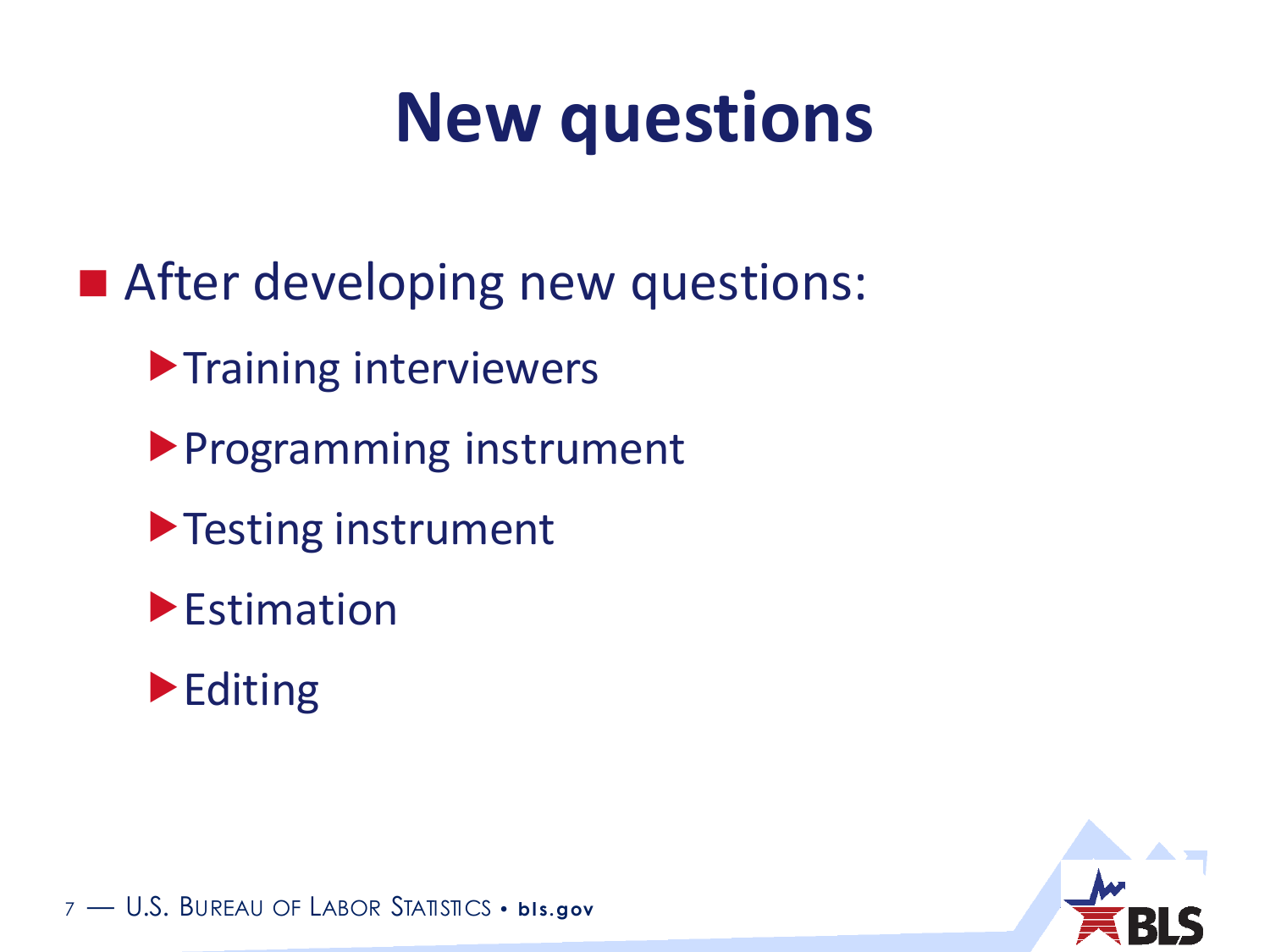## **Evaluating the data**

- **BLS** performed extensive review of the data, including:
	- Monitoring taped interviews
	- Reviewing information available only on the confidential microdata file
- Determined the new questions did not work as intended

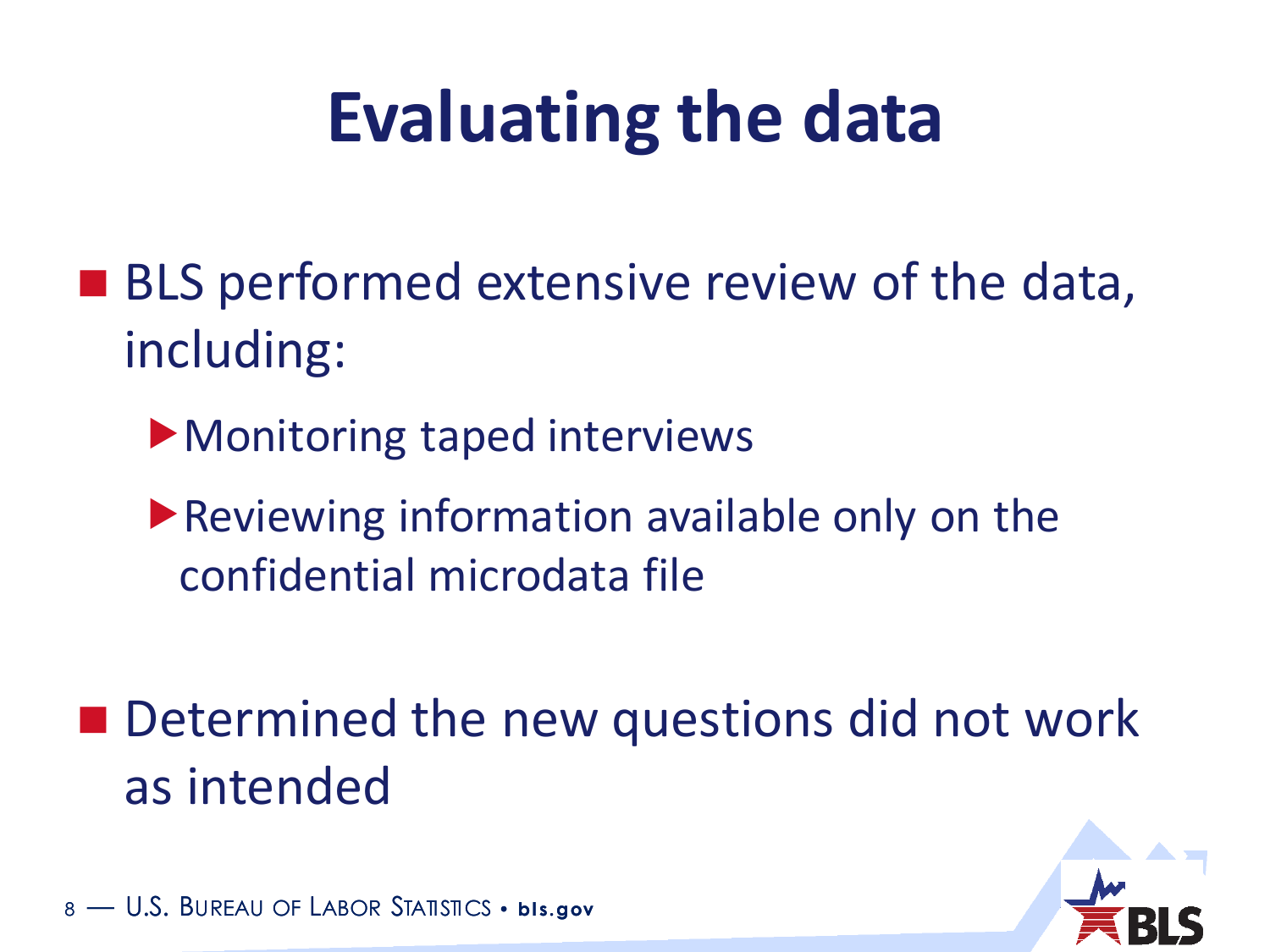### **Problem: false positives**

- Most "yes" answers were clearly incorrect
	- Many people had jobs inconsistent with electronically mediated work
	- Many people said they had done their work in person and entirely online for the same job
- Some people said "yes" to these questions if they used a computer or mobile app in their job

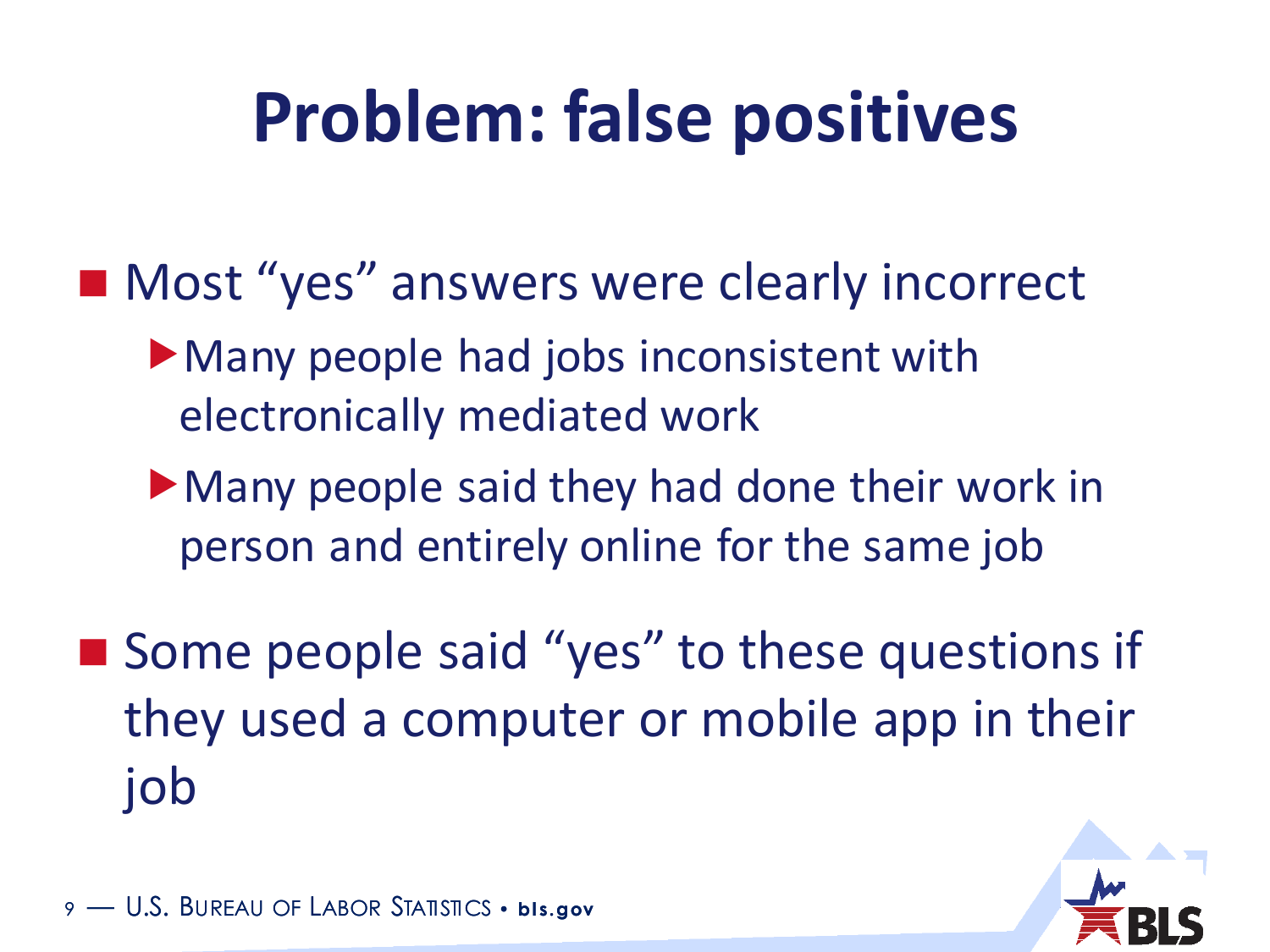#### **False positives: examples**

People said they had used a website or app to connect with customers and were paid through that website for the following jobs:

- Vice president of a major bank
- Manager of a fast food restaurant
- ▶ Local police officer
- Surgeon at a large hospital

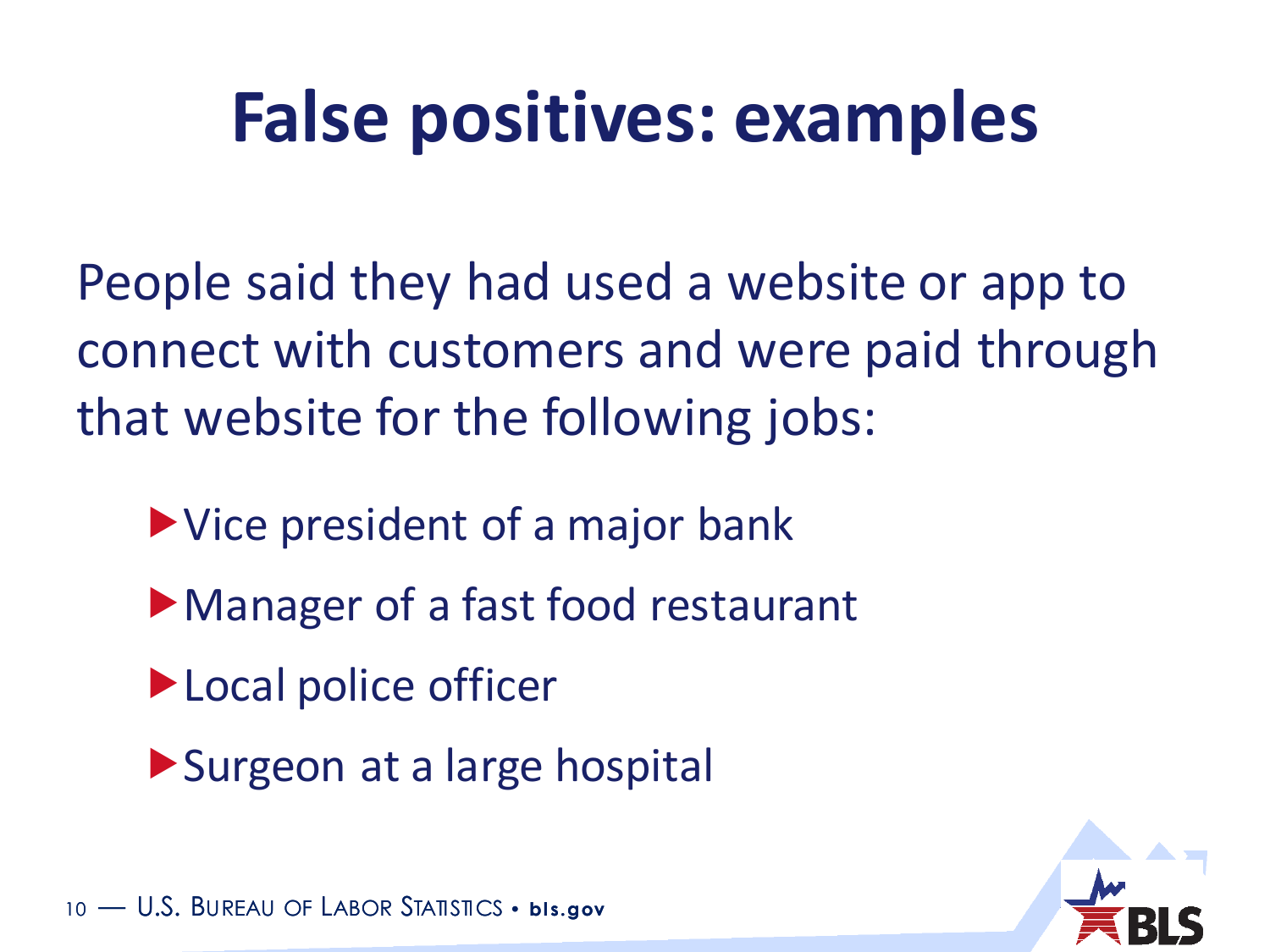#### **False positives: examples**

People said they had done electronically mediated work **entirely online** for the following jobs:

Medical assistant administering medication to patients

**Hair stylist** 

Railroad engineer

**Front desk clerk at a motel** 

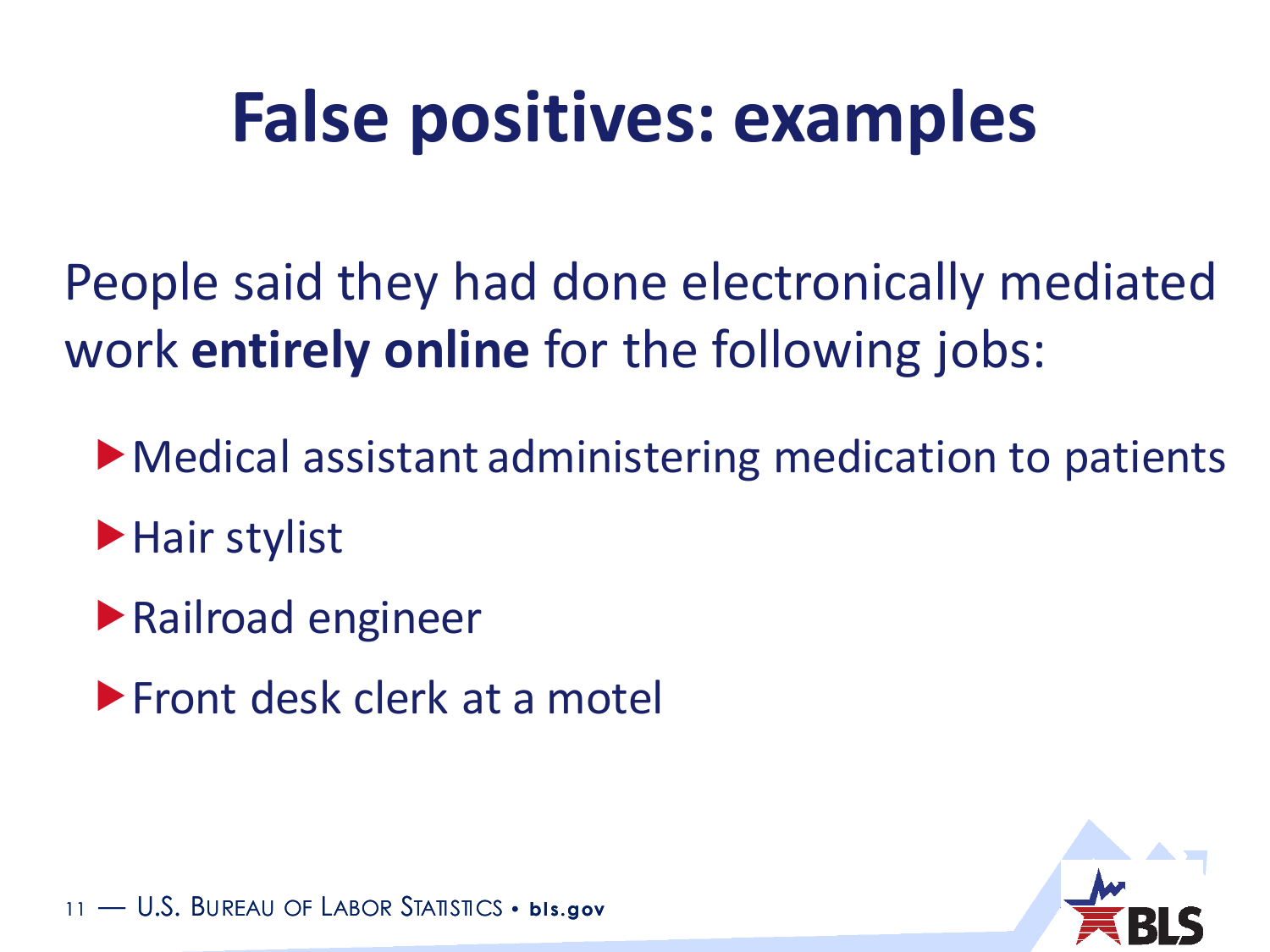### **What went wrong?**

■ The questions may have been too complicated

- ▶ Questions were long
- Multiple concepts were included in a single question
- Questions included examples that may have misled respondents

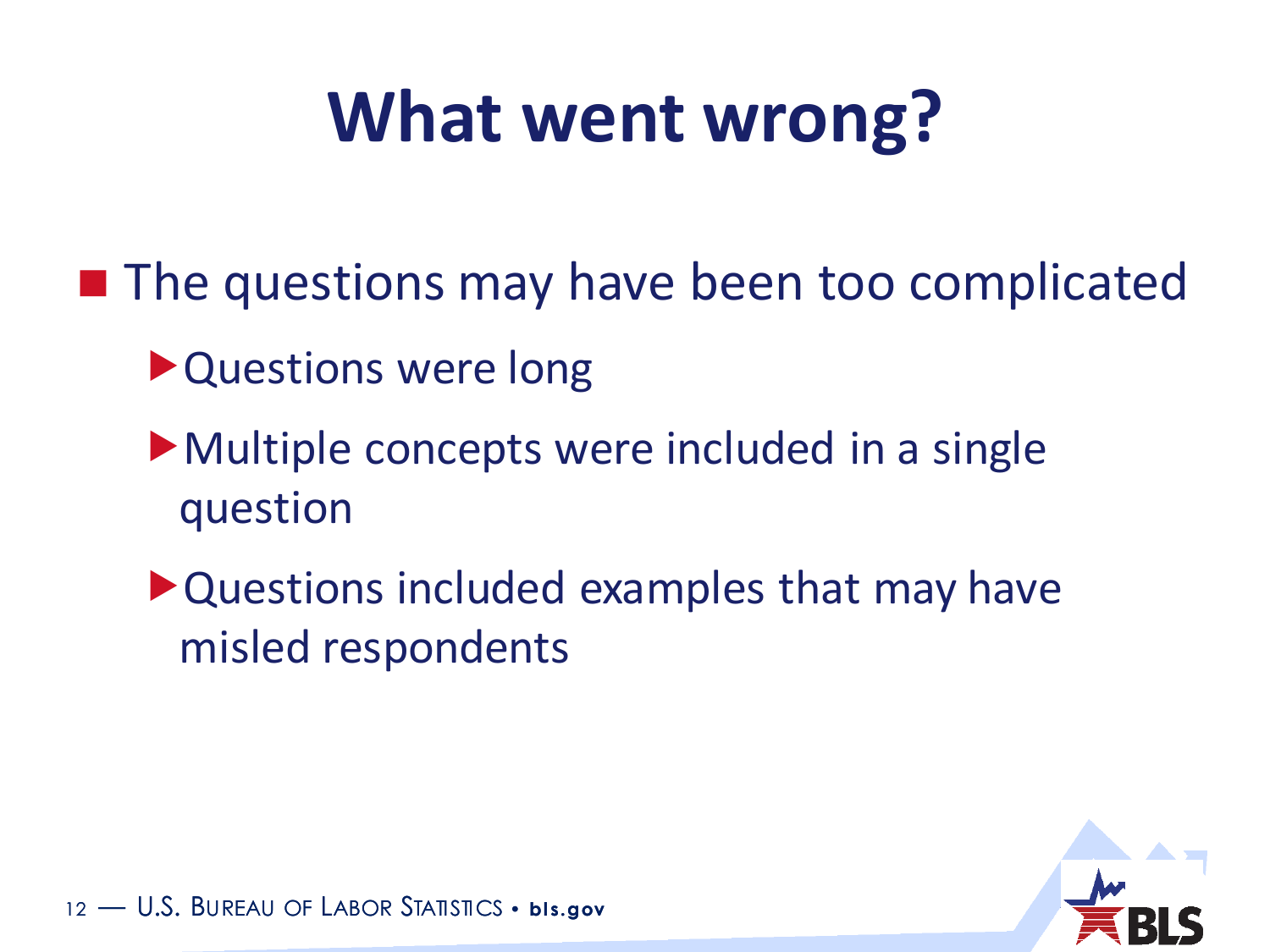#### **Now what?**

- What can we do with the new data?
	- ▶ Figured out the extent of the problem
	- Manually recoded data using details available only on the confidential microdata file
		- Teams of five, reading info and recoding, compared results at end
	- Evaluated new "recoded" estimates
		- For transparency, BLS released both the recoded and as-collected data

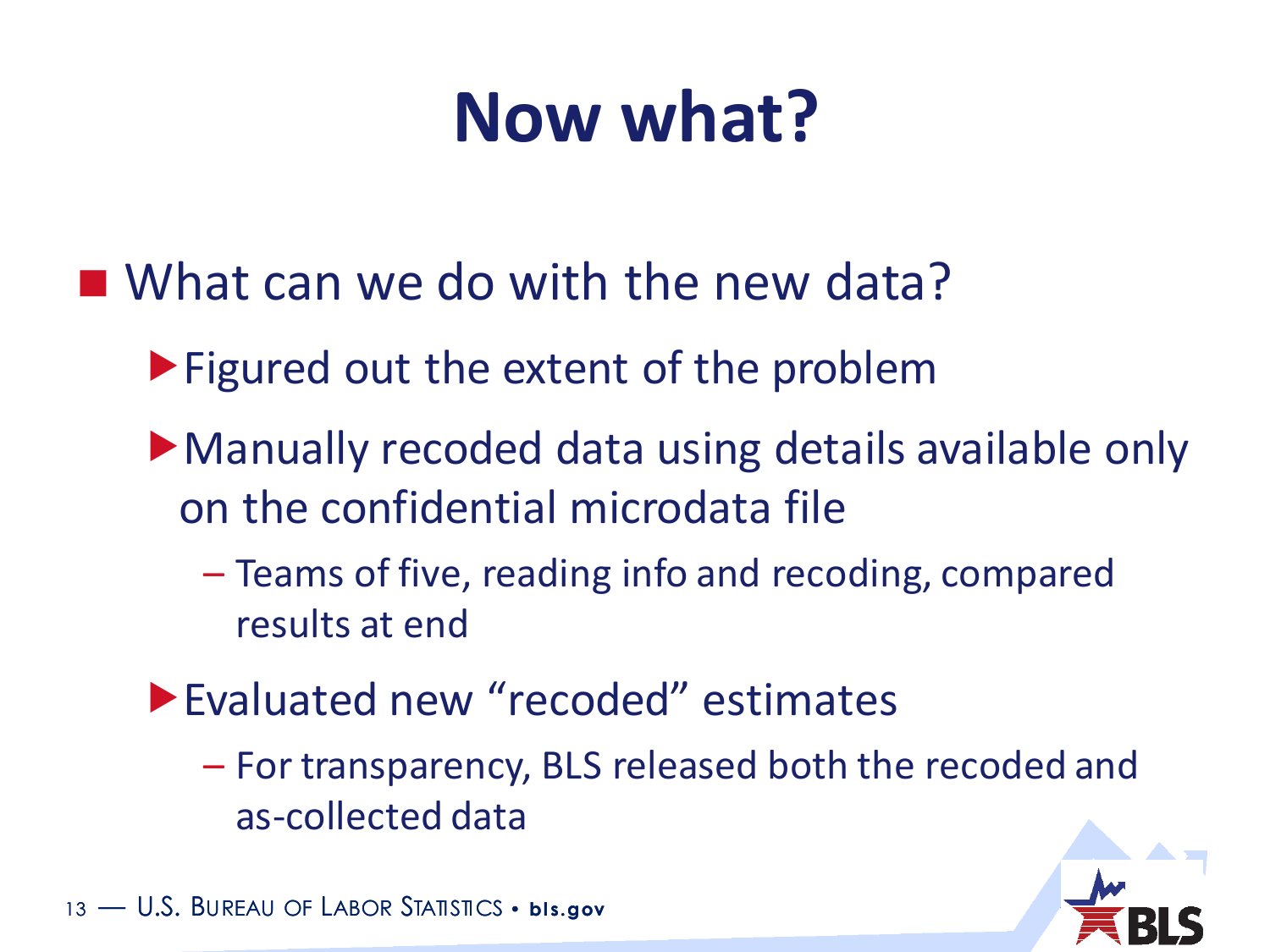## **Impact of BLS recoding process**

|                                     | <b>Electronically mediated workers</b> |               |        |              |              |        |
|-------------------------------------|----------------------------------------|---------------|--------|--------------|--------------|--------|
|                                     | <b>Recoded</b>                         |               |        | Collected    |              |        |
|                                     | <b>Total</b>                           | In.<br>person | Online | <b>Total</b> | In<br>person | Online |
| Number of workers<br>(in thousands) | 1,609                                  | 990           | 701    | 5,057        | 3,021        | 2,969  |
| Percent of total<br>employed        | 1.0                                    | 0.6           | 0.5    | 3.3          | 2.0          | 1.9    |

Source: Current Population Survey (CPS), Bureau of Labor Statistics (BLS).

#### BLS does not recommend using the data as collected

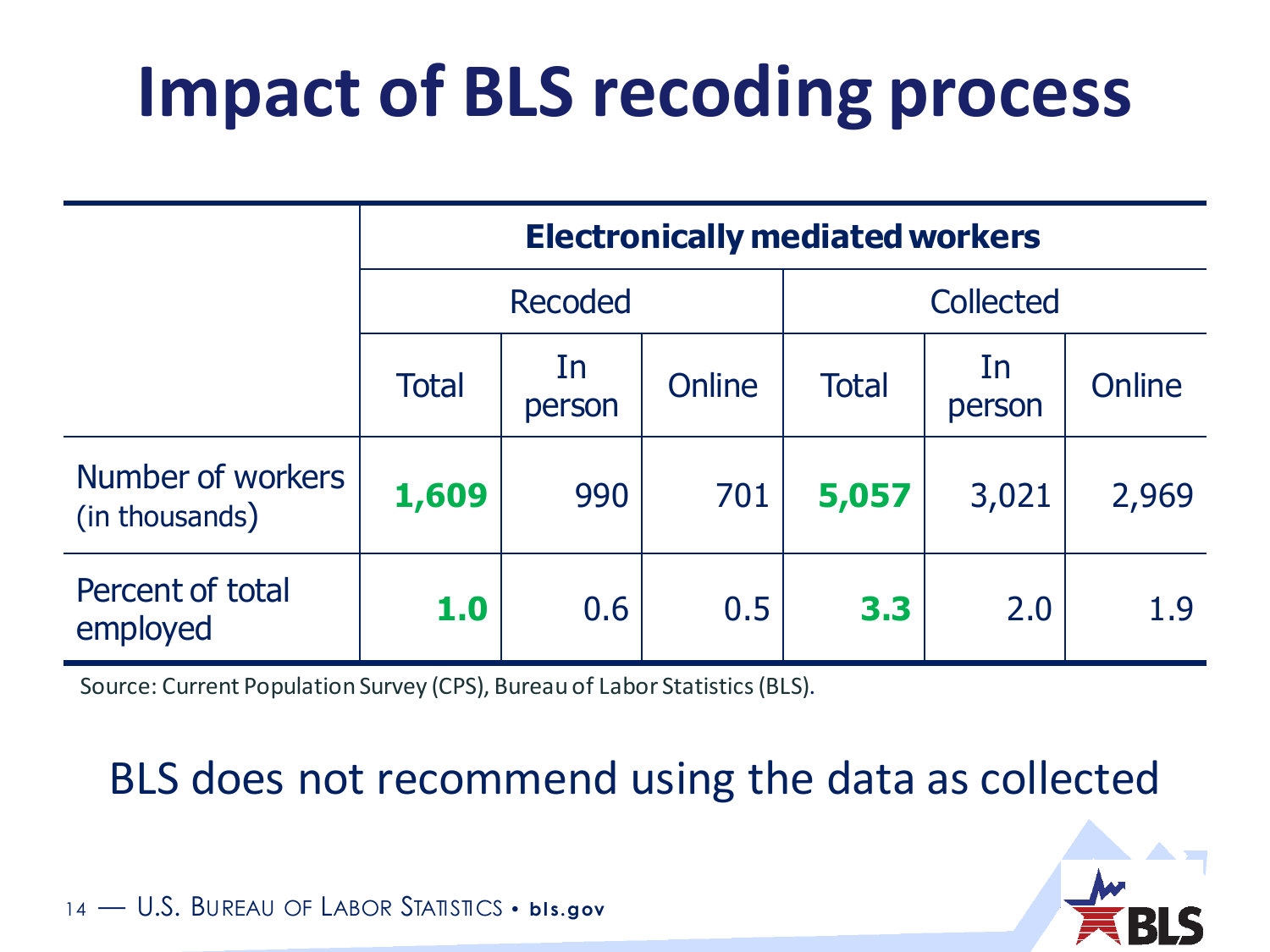### **Where are the data?**

- **Documentation and communication** 
	- ▶ Data highlights
	- Excel tables
	- **Frequently Asked Questions**
	- ▶ Commissioner's blog post
	- A paper describing the entire data recoding process, estimates, and lessons learned
- **Theoreta Transparency with stakeholders**

www.bls.gov/cps/electronically-mediated-employment.htm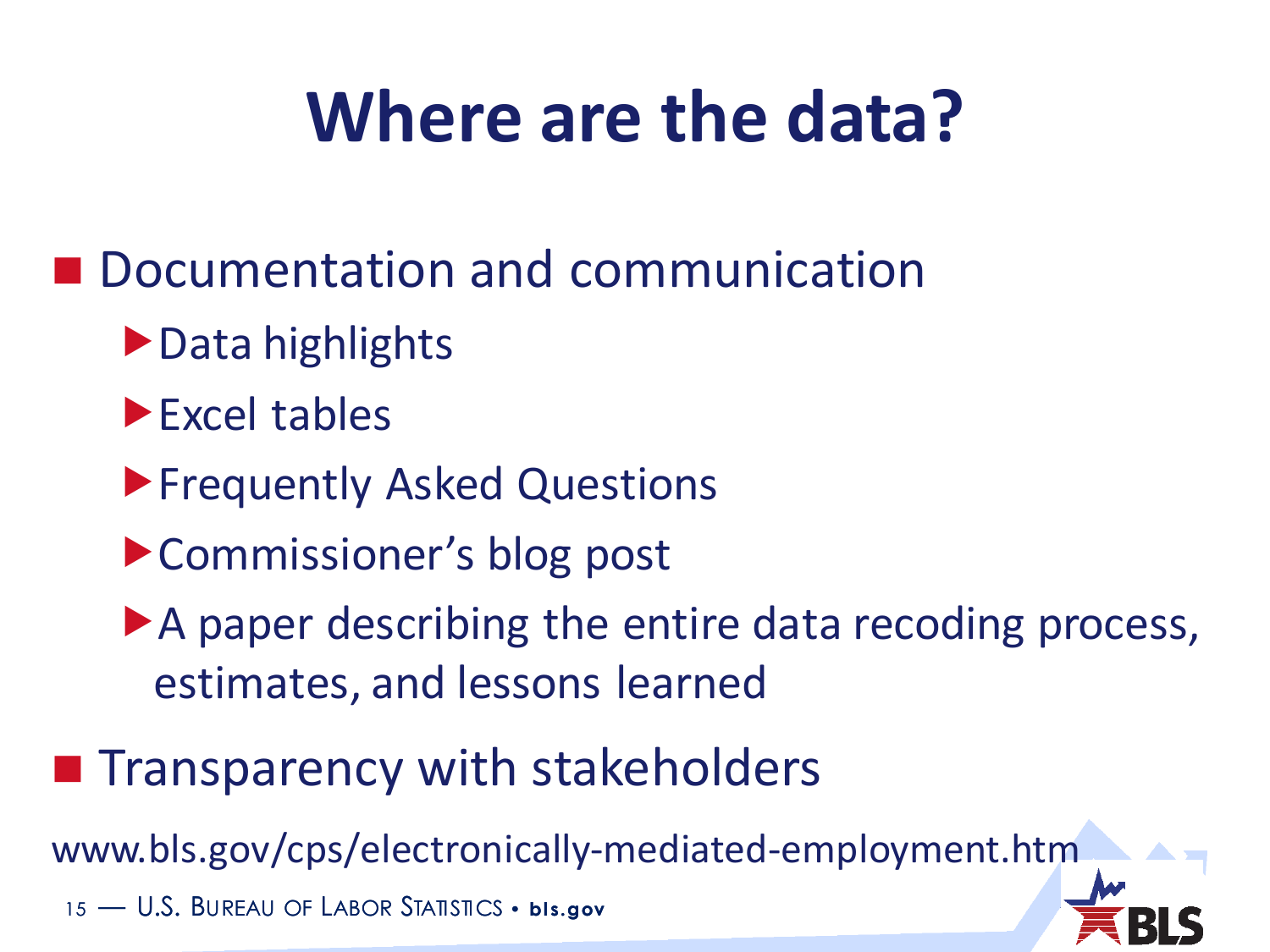#### **Next steps**

- Currently have no plans to collect data on electronically mediated work again
- Questions would need to be revised
- Working with the Committee on National Statistics (CNSTAT) for advise on what we should measure in the CWS if we field it again